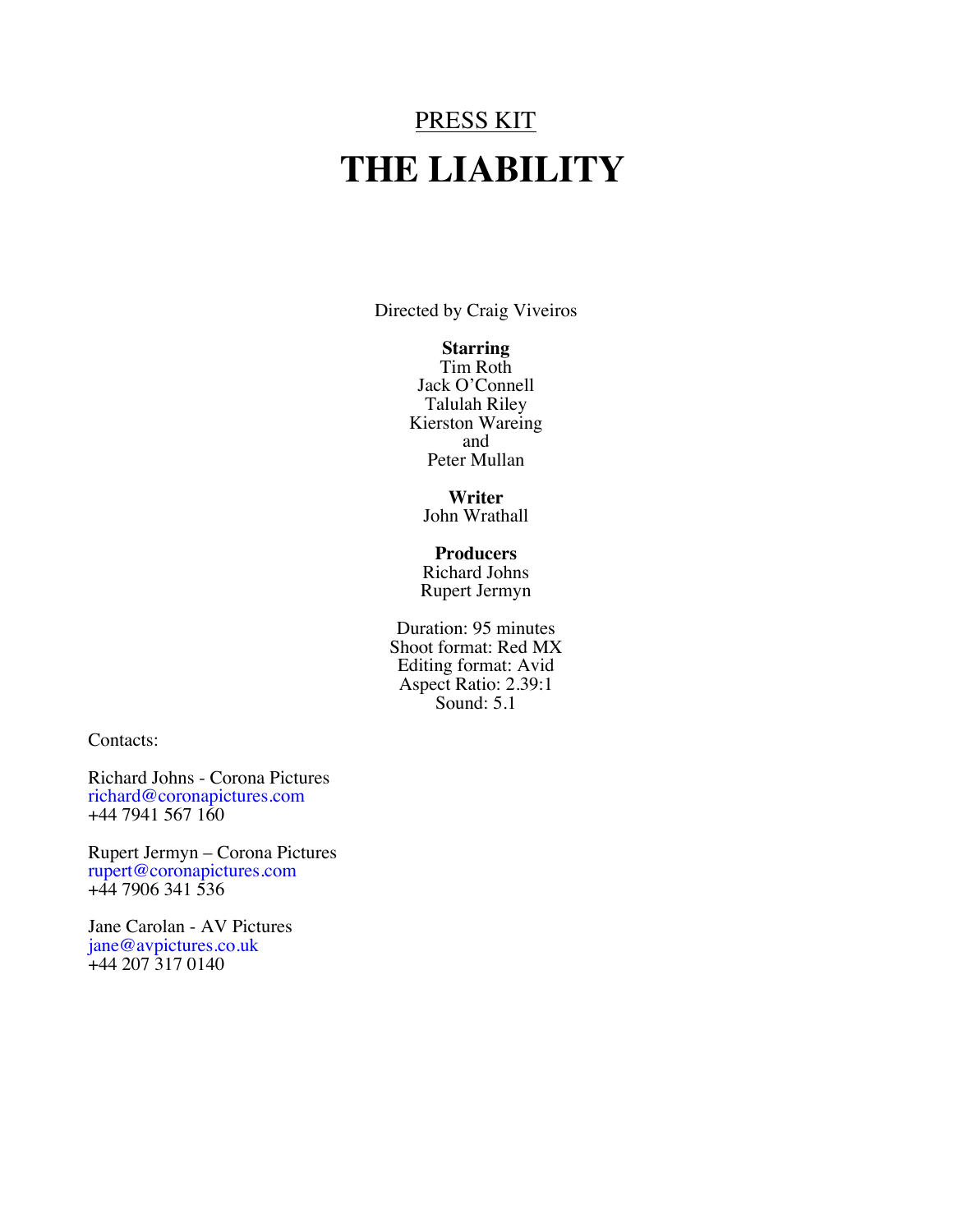### **Short Synopsis**

THE LIABILITY is the story of a young guy who only wants to become a hitman, and an old man who only wants to retire as one.

They embark on a journey that will test their patience and tolerance for each other. When they do the hit they realise a young woman has witnessed it, and grab her. But the old hitman can't bring himself to kill her - she reminds him of his soon-to-be-married daughter. And the young pretender can't because she's extremely good-looking. Finally, an altogether different problem is that she turns out to be the serial killer whose 'm.o.' they were emulating to cover their tracks.

With shades of Get Carter, THE LIABILITY is a thriller and a darkly comic portrayal of a son looking for a father. Throughout this cinematic road trip across the North East of England we encounter twists that will reveal a black secret that some people will kill to protect, and others will kill to uncover.

# **Long Synopsis**

ADAM, 20, has always wanted to work in crime. And it looks like today is going to be his big chance. His 'uncle' PETE – his mum's boyfriend – wants payback after Adam crashed his BMW. Pete's suggested a spot of 'community service' in return: a man he knows needs a driver for the day. And if Adam knows one thing, it's cars.

The man in question is ROY, 50s, an old-school professional killer on the verge of retirement. Adam drives Roy up the A1 to the northeast coast, where a serial killer has been murdering people in a very distinctive style: severing their hands. Their mission is to carry out a hit in the killer's trademark gruesome fashion, dumping the body in the woods so it looks like just another random victim, and can never be traced back to Pete.

Adam and Roy are chalk and cheese. Adam, the hyperactive hoodie who's played too much Grand Theft Auto, wants to learn the ropes of being a contract killer – to become a man by killing a man. The weary Roy, meanwhile, just wants to get through this one last job so he can make it home for his daughter's wedding tomorrow – after which he's ready to retire.

The hit goes according to plan. Except for one thing. There's a witness: CARLY, a young backpacker camping in the woods. The wrong place at the wrong time. Now they'll have to do her too, in the same trademark style.

But this is more than Adam bargained for – carving up a girl, let alone one as hot as Carly. And Carly, it turns out, is a force to be reckoned with. When she escapes – with their car, and the dead man's hands – the scene is set for a cat-and-mouse struggle around the bleak Northumberland landscape. As their day goes increasingly pear-shaped, Adam and Roy are forced to work together. They strike up a grudging friendship – which is just going to make it harder for Roy. Because the second half of his contract is killing Adam. The lad knows too much about his uncle Pete's business: he's a liability.

Before Roy can kill him, Adam is rescued by Carly. But it's out of the frying pan, into the fire. What Adam doesn't know is that Carly is the serial killer. And she wants to know why they've been imitating her work...

By the end of the day – if he lives that long – Adam will have learned a couple of valuable life lessons. Number one, never trust anyone.

And number two: there's nothing remotely glamorous about being a killer.

# **Director – Craig Viveiros**

Craig is one of the most exciting up-and-coming directors in Britain today. He wrote and directed his first piece professionally at 19, a short film for Channel 4,'StereoStep'. The film went on to screen in over 50 festivals in every continent.

He continued to direct his next film being 'Back to Black', a film that received wide critical praise and was selected by the Barbican to screen for 1 month accompanying feature films during their Stanley Kubrick season in 2008. In the same year he was also commended for his work directing a feature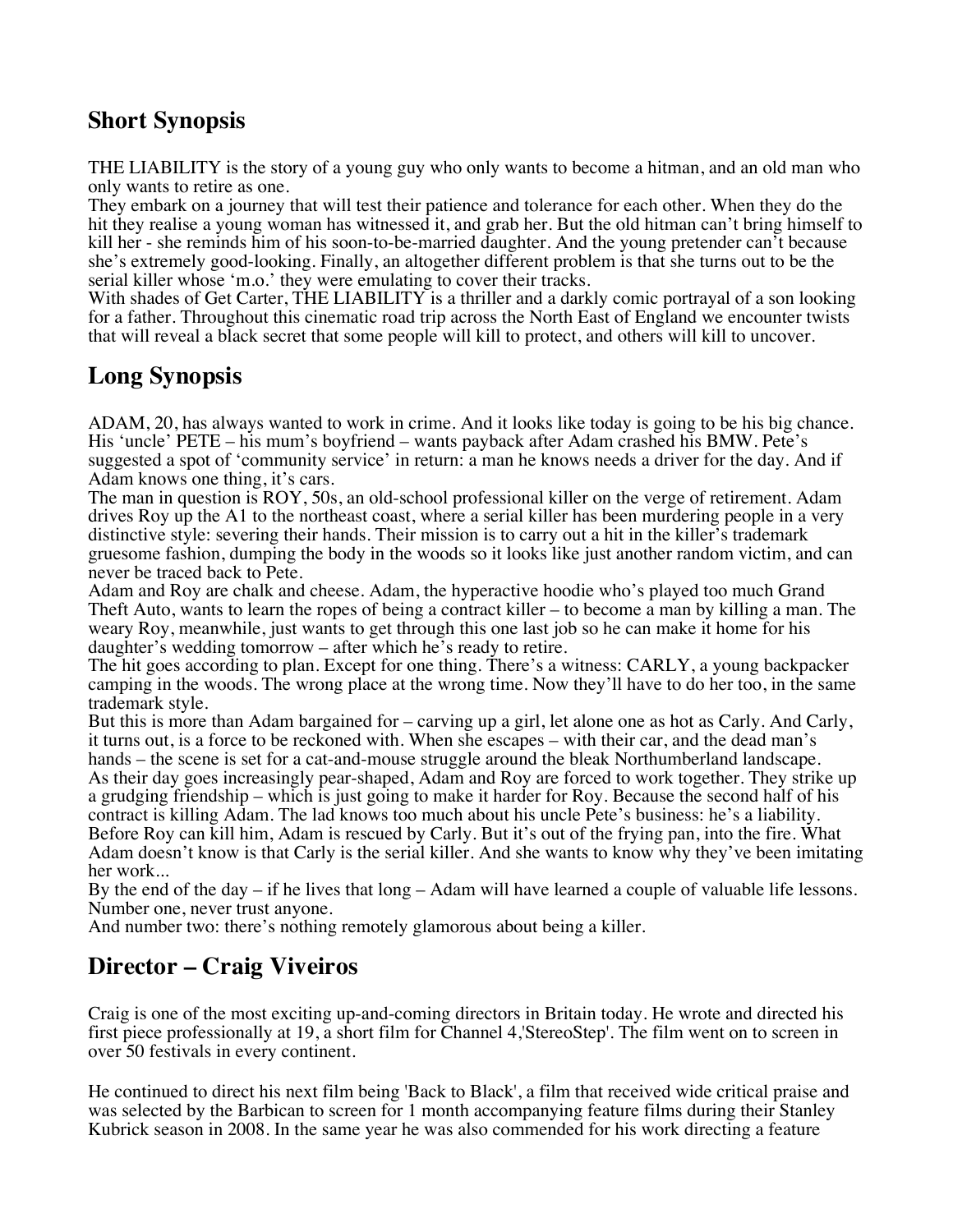documentary for the National Theatre 'The Journey'.

In 2009 he wrote and directed 'Vengeance' a short film starring Art Malik, Jason Flemyng, MyAnna Buring and Craig Fairbrass. Craig has directed many short form projects for himself and numerous clients. He also works as an A-Camera Operator on feature films, with 10 features under his belt as an operator and countless numbers of shorts, promos and commercials also. It was only natural that Craig's next step would be to write and direct his own feature film.

Craig has just completed his directorial debut feature 'Ghosted', a powerful British drama starring John Lynch, Martin Compston, Craig Parkinson, Art Malik, Hugh Quarshie and David Schofield. The film has received early rave reviews and is being officially premiered at 2011's Edinburgh Film Festival.

Filmography:

- The Liability (2012)
- Ghosted  $(2011)$

#### **Writer - John Wrathall**

John's first produced feature film GOOD was released in 2009 by Lionsgate, an adaptation of the play by C P Taylor starring Viggo Mortensen and Jason Isaacs, directed by Vicente Amorim.

In development, alongside THE LIABILITY he has COLOUR BAR (Perfect Weekend LLC), YOUNG MARGARET, a feature with Picture Palace/EM Media produced by Malcolm Craddock, and THE V WORD, a feature project with Scottish Screen.

In addition to screenwriting, John is a consultant for the British Film Institute. Born in Brussels, he studied Modern History at Oxford and now lives in Essex, where he devises storytelling and drama projects for local primary schools.

Filmography: The Liability (2012) Good (2008)

#### **Producer - Richard Johns**

Richard is one of the UK's most prolific and innovative producers of film and television. He has consistently been able to spot and recruit the cream of emerging film talent in the UK and apply their talents to achieve extraordinary results both commercially and creatively. In 1992, after five years learning the producing trade from the ground up making corporate films and commercials his TV work started with regional ITV productions for Tyne Tees, Yorkshire, Granada and Border Television. Around this time Richard met and recruited directing partner Bharat Nalluri to found a leading British indie player, Pilgrim Films. Nalluri is now one of the UK's leading film and TV directors responsible for BBC hit shows such as Spooks, Hustle, and Life on Mars, as well as movies such as Killing Time, Tsunami and Miss Pettigrew Lives for a Day.

Richard's feature film work started in 1995 with no-budget comic thriller Killing Time, directed by Nalluri, and snapped up by Columbia TriStar in a battle with Miramax. On this project Richard discovered student writer Neil Marshall, now a major British film-maker in his own right (Dog Soldiers, The Descent, Centurion). Johns went on to produce dramatic thriller Downtime in 1996 with director Nalluri and new writer Caspar Berry, in partnership with Stephen Woolley and Nik Powell's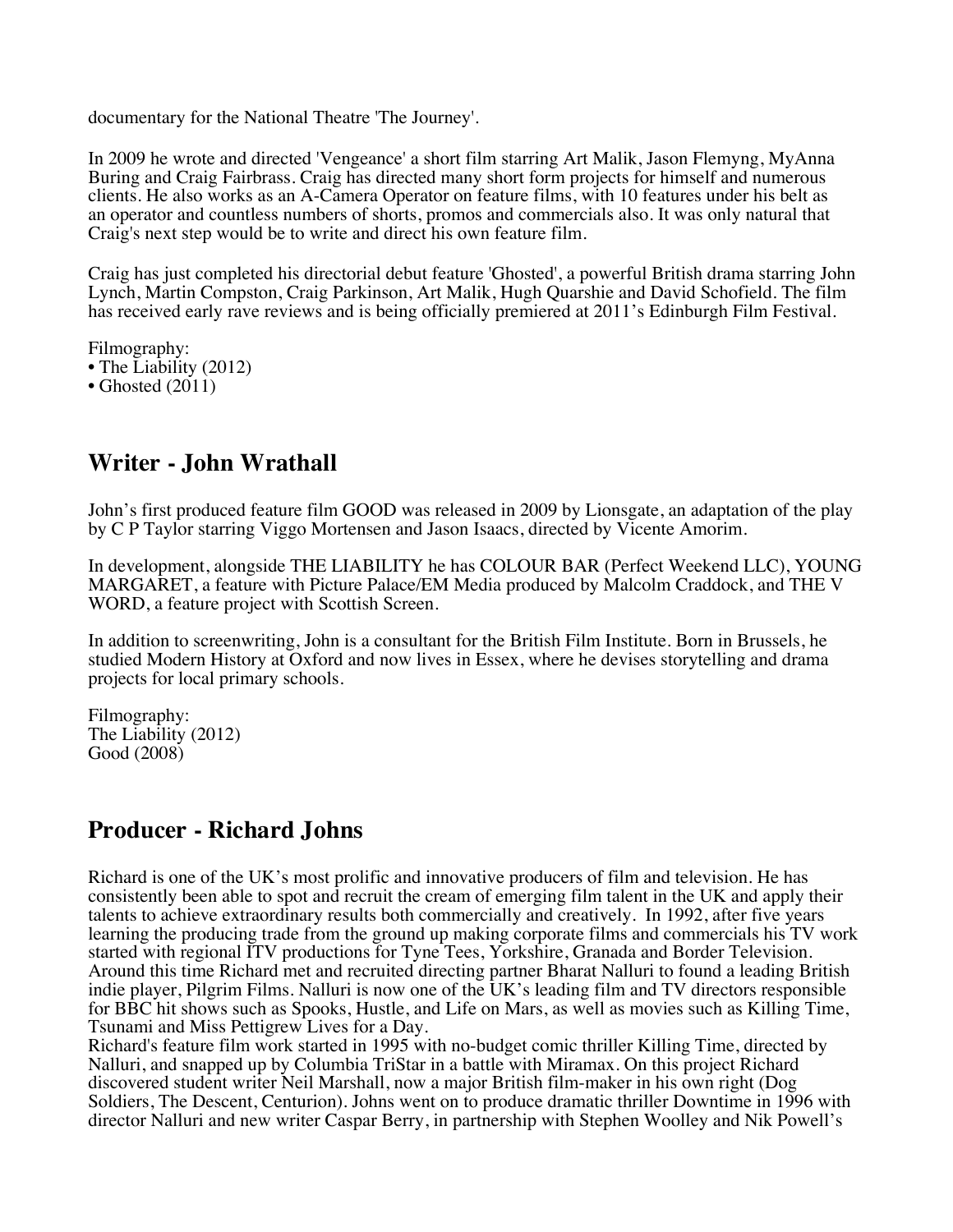Scala Films, and Channel Four Films.

Hollywood called next in the form of Nicolas Cage's production shingle Saturn Films with the daring cult project Shadow of the Vampire, in partnership with BBC Films and Lionsgate. Starring John Malkovich and Willem Dafoe, the movie was directed by E. Elias Merhige and written by Steven Katz, and garnered two Oscar nominations and worldwide acclaim.

Richard was then asked to run a series of productions with a focus on emerging talent, including Orlando Bloom vehicle The Calcium Kid for Working Title Films, Jennifer Love Hewitt-Dougray Scott romance The Truth About Love, and UK-Australian co-production Like Minds with Toni Collette, in which he spotted and cast the talent of up-and-coming young British actors Eddie Redmayne and Tom Sturridge. More recently Johns developed and produced powerful drama Dangerous Parking from the cult Stuart Browne novel, directed by and starring Peter Howitt and winning Best Director at the Tokyo International Film Festival.

Richard is a past chair of the New Producers Alliance, former board member of BAFTA North and the Northern Production Fund, and is a member of BAFTA, the Production Guild of Great Britain and Ateliers du Cinema European. He is a Visiting Fellow at the Media School, Bournemouth University. Filmography:

- The Liability (2012)
	- I Am Nasrine (2012)
	- The Harsh Light of Day  $(2011)$ <br>• Truth or Dare  $(2011)$
	- Truth or Dare (2011)
	- Everywhere and Nowhere  $(2011)$ <br>• Saving the Leopard  $(2011)$
	- Saving the Leopard (2011)
	- Dangerous Parking (2007)
	- Like Minds  $(2006)$
	- The Truth About Love  $(2005)$ <br>• Fat Slags  $(2004)$
	- Fat Slags (2004)<br>• The Calcium Kid
	- The Calcium Kid (2004)
	- Shadow of the Vampire (2000)
	- Killing Time (1998)
	- Downtime (1997)

### **Producer - Rupert Jermyn**

Prior to his film career Rupert had a successful career in mergers & acquisitions in the City, working for Lord Spens (former CEO of Ansbacher and Morgan Grenfell). Having turned to film, and in his former role as Managing Director of Marlin Entertainment, Rupert has built an extensive network of key industry contacts in all sectors, generating several key projects for the company. He has also been particularly active in the development and packaging of the company's slate of high-quality projects.

Rupert won the Special Jury Mention prize at the Las Palmas Film Festival for his short film Nemesis and has since gone on to produce his first theatrical feature Truth or Dare.

Filmography:

- 
- The Liability  $(2012)$ <br>• I Am Nasrine  $(2012)$ 
	- The Harsh Light of Day (2011)<br>• Truth or Dare (2011)<br>• Nemesis (2006)
	-
	-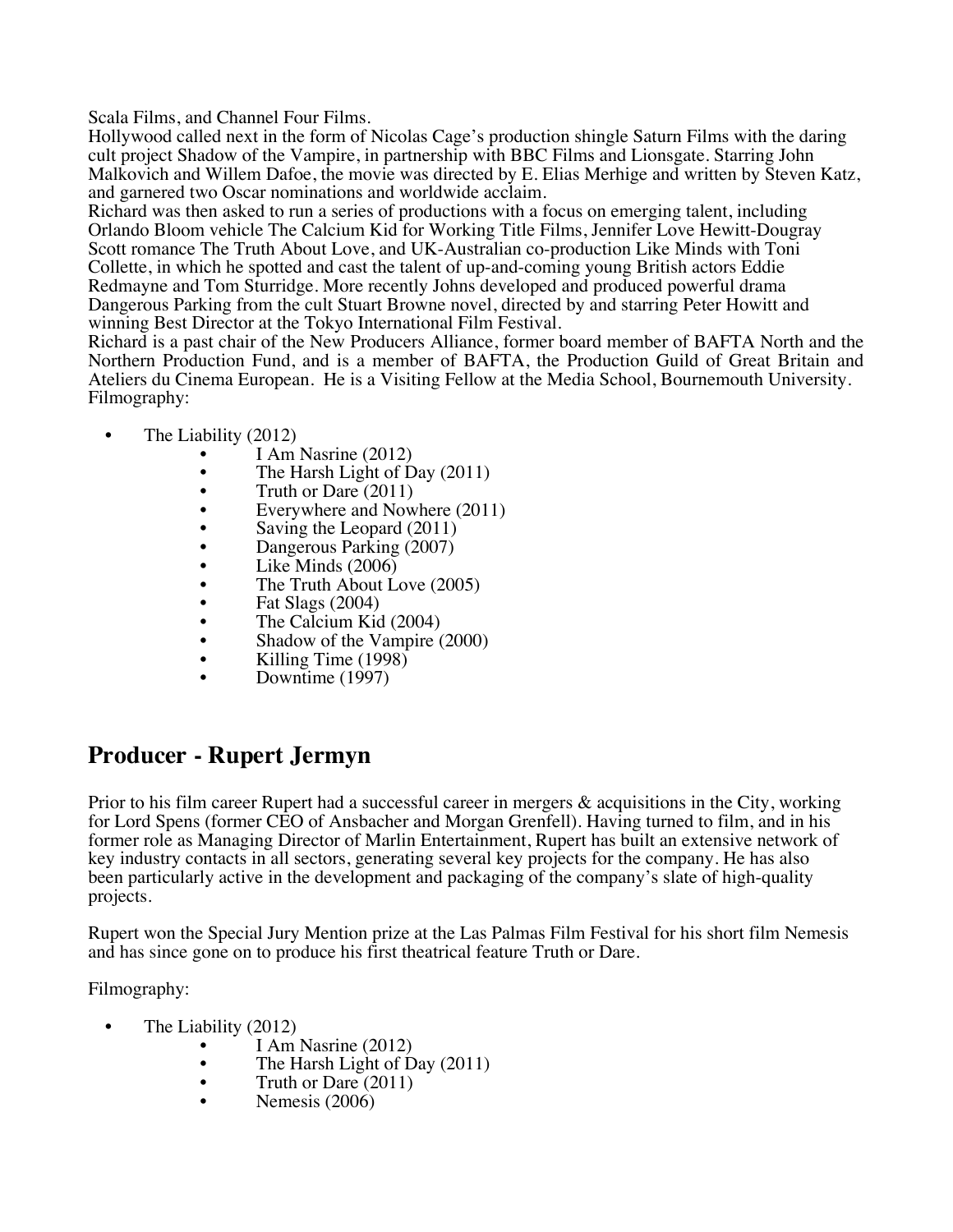# LEAD CAST

#### **Tim Roth – ROY**

Credits include (but not limited to):

- The Liability (2012)
	- Broken  $(2012)$ <br>• Arbitrage  $(2012)$
	- Arbitrage  $(2012)$ <br>• Lie to Me  $(2009-$
	- Lie to  $\text{Me}$  (2009-2011)<br>• The Incredible Hulk (20
	- The Incredible Hulk (2008)<br>• Youth Without Youth (2007)
	- Youth Without Youth (2007)<br>• Dark Water (2005)
	- Dark Water  $(2005)$ <br>• To Kill a King  $(200$
	- To Kill a King  $(2003)$
	- Planet of the  $\overline{A}$ pes (2001)
	- The War Zone  $(1999)$ <br>• Gridlock'd  $(1997)$
	- Gridlock'd (1997)
	- Four Rooms  $(1995)$ <br>• Rob Roy  $(1995)$
	- Rob Roy (1995)<br>• Pulp Fiction (199
	- Pulp Fiction (1994)<br>• Reservoir Doss (199
	- Reservoir Dogs  $(1992)$ <br>• The Hit  $(1984)$
	- The Hit  $(1984)$

#### **Jack O'Connell -ADAM**

Credits include (but not limited to):

- The Liability (2012)
	- Private Peaceful (2012)
	- Tower Block (2012)
	- Weekender (2011)
	- United (2011)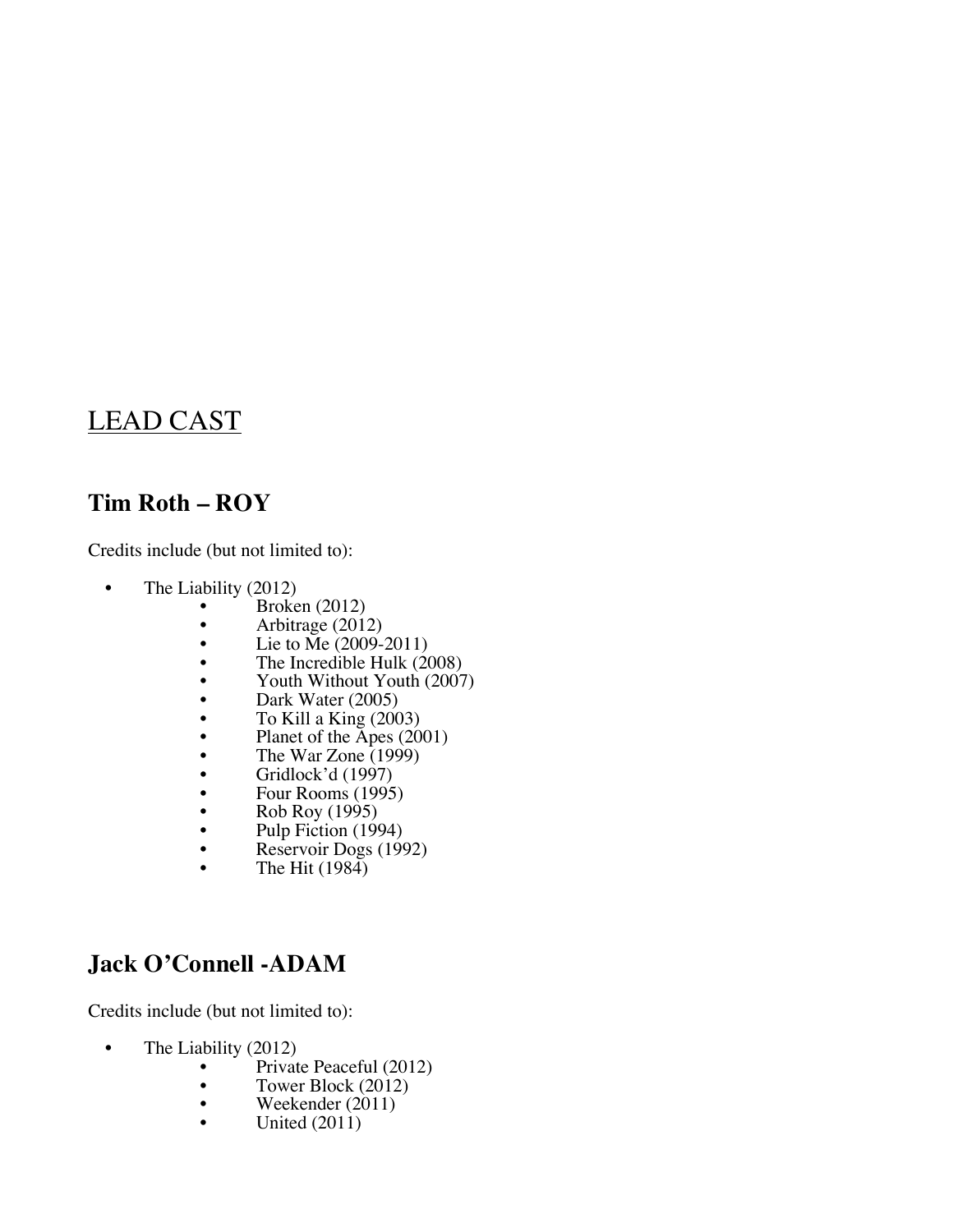- The Runaway  $(TV 2011)$ <br>• Skins  $(TV 2009-2010)$
- Skins (TV 2009-2010)<br>• Harry Brown (2009)
- Harry Brown  $(2009)$ <br>• Eden Lake  $(2008)$
- Eden Lake (2008)
- The Is England (2006)

#### **Peter Mullan – PETER**

Credits include (but not limited to):

- The Liability (2012)
	- Welcome to the Punch  $(2012)$ <br>• The Man Inside  $(2012)$
	- The Man Inside  $(2012)$ <br>• War Horse  $(2011)$
	- War Horse  $(2011)$ <br>• Tyrannosaur  $(2011)$
	- Tyrannosaur (2011)
	- Harry Potter and the Deathly Hallows: Part 1 (2010)<br>• Neds (2010)
	- Neds (2010)
	- Red Riding Trilogy (2009)
	- Boy A (2007)
	- Children of Men (2006)
	- On a Clear Day (2005)
	- Blinded (2004)
	- Young Adam (2003)
	- The Magdalene Sisters (2002)
	- The Claim (2000)
	- Miss Julie  $(1999)$ <br>• My Name is Loe (
	- My Name is Joe (1998)
	- Trainspotting (1996)
	- Braveheart (1995)
	- Shallow Grave (1994)

### **Talulah Riley – THE GIRL**

Credits include (but not limited to):

- The Knot (2013)
	- The Liability (2012)
	- White Frog  $(2012)$ <br>• The Dilemma  $(201)$
	- The Dilemma (2011)<br>• Inception (2010)
	-
	- St Trinian's II: The Legend of Fritton's Gold (2009)
	- Pirate Radio (2009)
	- Dr Who  $(TV 2008)$ <br>• St Trinian's  $(2007)$
	-
	- St Trinian's (2007)<br>• Pride & Prejudice (2005)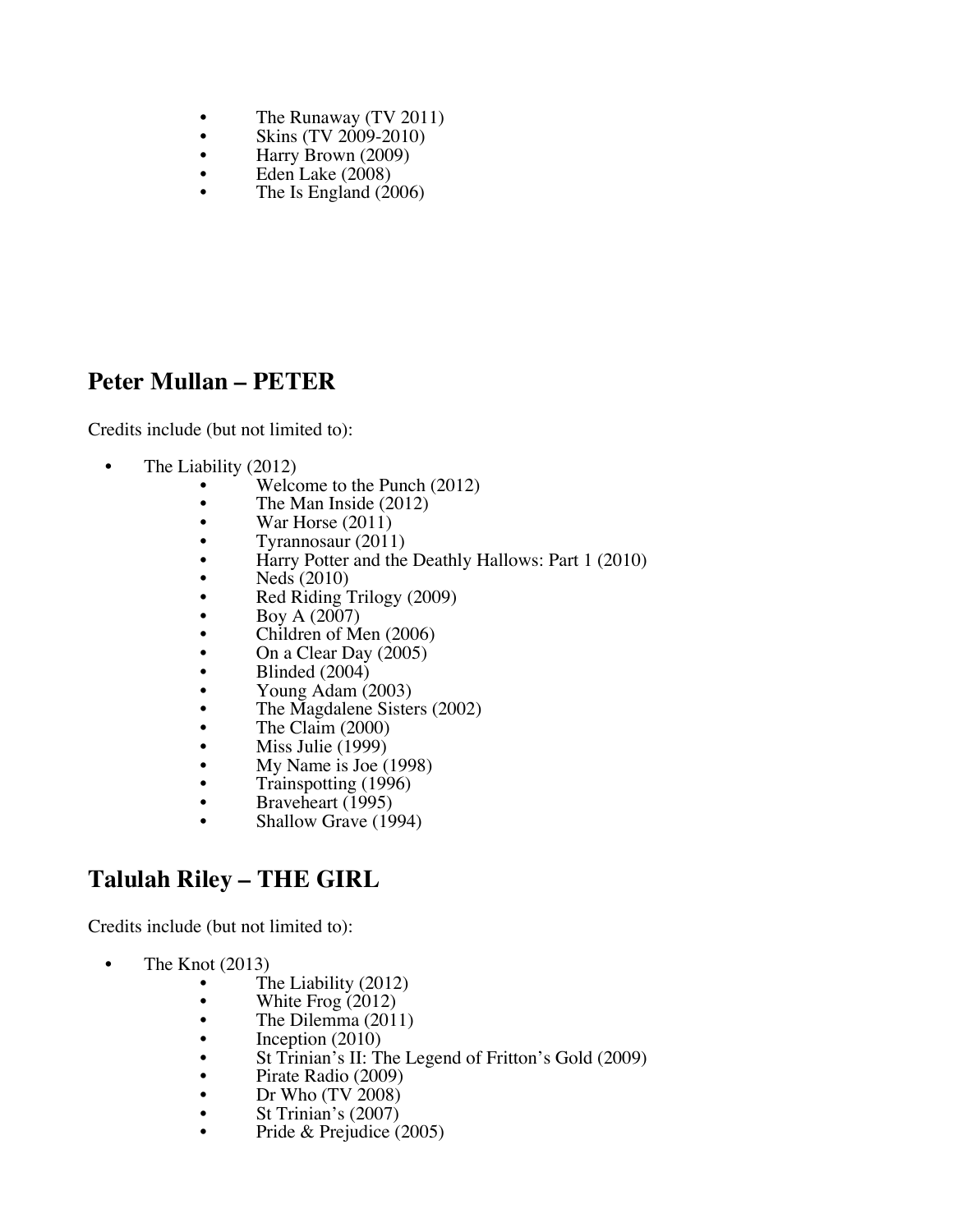## **Kierston Wareing – NICKY**

Credits include (but not limited to):

- The Liability (2012)
	- Love Bite  $(2012)$ <br>• Feral  $(2012)$
	- Feral  $(2012)$ <br>• Twenty8k  $(2)$
	- Twenty8k  $(2012)$ <br>• Four  $(2011)$
	- Four  $(2011)$ <br>• Luther  $(TV)$
	- Luther  $(TV 2011)$ <br>• The Holding  $(2010)$
	- The Holding (2010)
	- Bonded By  $\widehat{B}$ lood (2010)
	- Basement  $(2010)$ <br>• Fishtank  $(2009)$
	- Fishtank  $(2009)$ <br>• Rise of the Foots
	- Rise of the Footsoldier (2007)

#### KEY CREW

#### **EDITOR – Pia Di Ciaula**

Credits include (but not limited to):

- The Liability (2012)
	- Bert & Dickie (2012)
	- Best Laid Plans  $(2012)$ <br>• Tyrannosaur  $(2011)$
	- Tyrannosaur (2011)
	-
	-
	- Tara Road (2005)<br>
	 The One and Only (2002)<br>
	 Pure (2002)<br>
	 The Escapist (2002)<br>
	 Nora (2000)<br>
	 The Last Yellow (1999)
	-
	-
	-
	-
	- Hideous Kinky (1998)
	- Behind the Lines (1997)

# **CINEMATOGRAPHER – James Friend**

Credits include (but not limited to):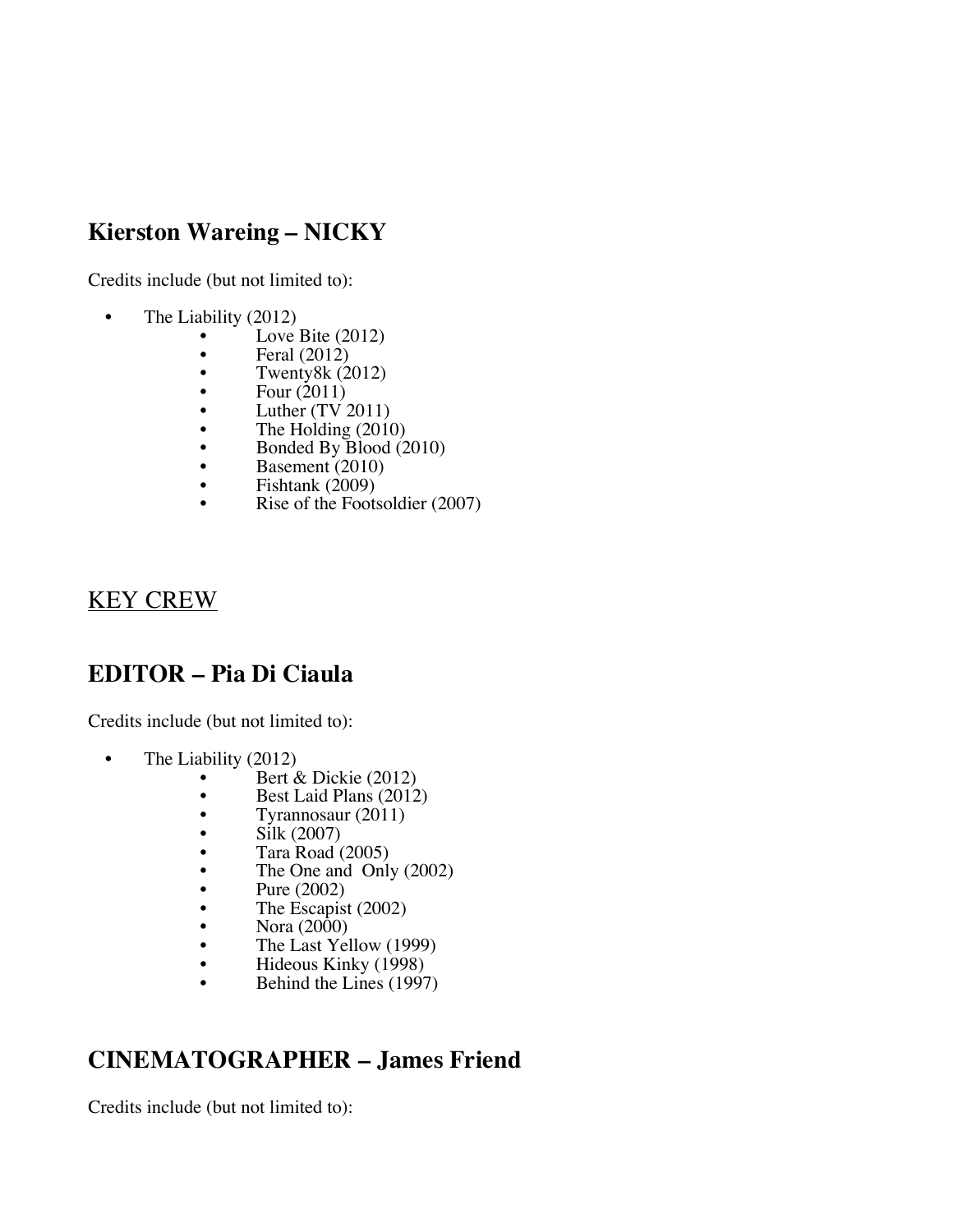- The Liability (2012)
	- Shame the Devil  $(2012)$ <br>• Piggy  $(2012)$
	- Piggy (2012)<br>• Papadopoulos
	- Papadopoulos & Sons  $(2012)$ <br>• Truth or Dare  $(2011)$
	- Truth or Dare  $(2011)$ <br>• Ghosted  $(2011)$
	- Ghosted  $(2011)$ <br>• The Hike  $(2011)$
	- The Hike  $(2011)$ <br>• Iack Falls  $(2011)$
	- Jack Falls (2011)
	- Stalker (2010)
	- Dead Cert (2010)
	- Just for the Record (2010)

#### **PRODUCTION DESIGNER – Matt Gant**

Credits include (but not limited to):

- The Liability (2012)
	- Hacks (TV 2012)
	- MI-5  $(TV 2011)$ <br>• Injustice  $(TV 20)$
	- Injustice (TV 2011)<br>• DCI Banks (TV 201
	- DCI Banks (TV 2010)<br>• Ashes to Ashes (TV 20
	- Ashes to Ashes  $(TV 2009)$ <br>• Hush  $(2008)$
	- Hush  $(2008)$ <br>• Life on Mars
	- Life on Mars (2007)

#### Full Credit List

#### **"THE LIABILITY"**

Directed by Craig Viveiros

Produced by Richard Johns & Rupert Jermyn

Written by John Wrathall

Executive Producers:

Clare Christie John Crocker Toby Jermyn Jeremy Middleton Nicholas Moore Angad Paul Victor Bateman Lee Brazier Chris Hainsworth Sean Kelly Ed King Martin Gentles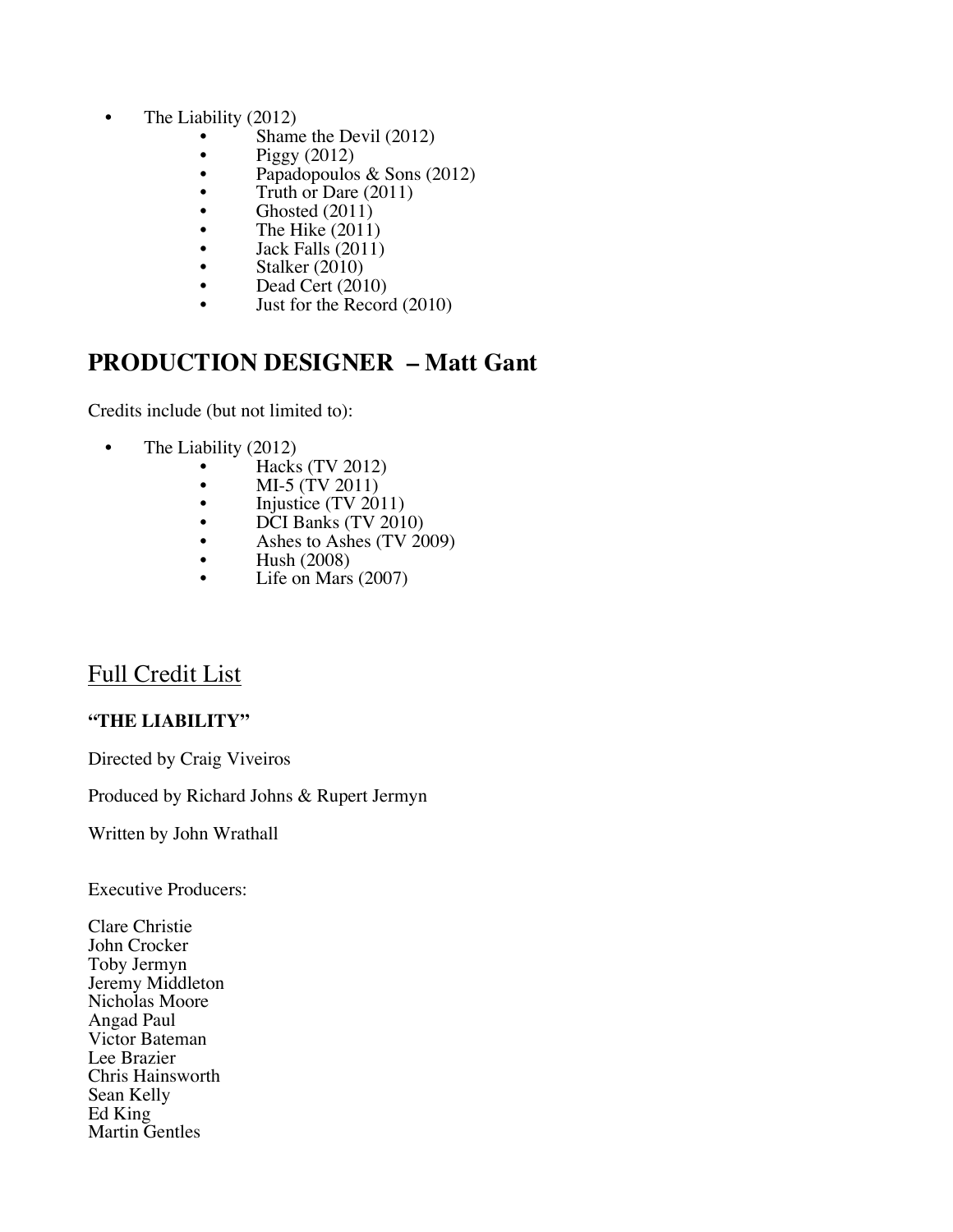Carlo Dusi Tim Roth

#### CAST (in order of appearance)

Adam Jack O'Connell<br>Peter Hullan Peter Peter Mullan<br>Nicky Rierston War Garage Shop Man<br>Roy Roy Tim Roth<br>Danil Tomi May Danil Tomi May Sniper John Raine<br>The Girl Talu Hippy Husband<br>
Nice Family Man<br>
Nice Family Man<br>
Alexander Lomas Nice Family Man

Casting Director Carolyn McLeod<br>
Line Producer Roopesh Parekh Line Producer<br>
Senior Colourist<br>
Mat Trou Senior Colourist<br>
Costume Designer<br>
Mat Troughton<br>
Alison McLaughlin Make-Up Designer Marie Morgan<br>Production Sound Mixer Stuart Wright Production Sound Mixer<br>Original Music Original Music Vicky Wijeratne<br>
Editor Pia Di Ciaula Production Designer<br>
Director of Photography<br>
James Friend Director of Photography

Production Manager **1988** Jennifer Goulbourne<br>Production Co-ordinator **1988** Samantha Nevin Production Co-ordinator Samantha Nevin<br>Production Accountant Eddie Kane Production Accountant Producers' Assistant Alexandra Graff<br>
Director's Assistant Elizabeth Chorley Director's Assistant

 $1<sup>st</sup>$  Assistant Director Neil Wallace<br>  $2<sup>nd</sup>$  Assistant Director Daniella Bonan 2<sup>nd</sup> Assistant Director Daniella Bonan

Location Manager<br>
Unit Manager<br>
Andrew E

Script Supervisor Elizabeth Pritchard Camera and Steadicam Operator Daniel Bishop<br>
1<sup>st</sup> Assistant Camera (Iain Thomson 1<sup>st</sup> Assistant Camera<br>
2<sup>nd</sup> Assistant Camera<br>
1amie Korn  $2<sup>nd</sup>$  Assistant Camera DIT Villing Chong

Key Grip Paul Kemp Camera Trainee

Ivan Christopher Hatherall<br>Adam Jack O'Connell Kierston Wareing<br>Steven Stobbs The Girl Talulah Riley<br>
Hippy Wife Senny Pike Jenny Pike<br>Jack McBride

> Alison McLaughlin<br>Marie Morgan Pia Di Ciaula<br>Matthew Gant

3<sup>rd</sup> Assistant Director Georgina Townshend

Andrew Edwards

Grip Callum Watt<br>Camera Trainee Maria Ferrie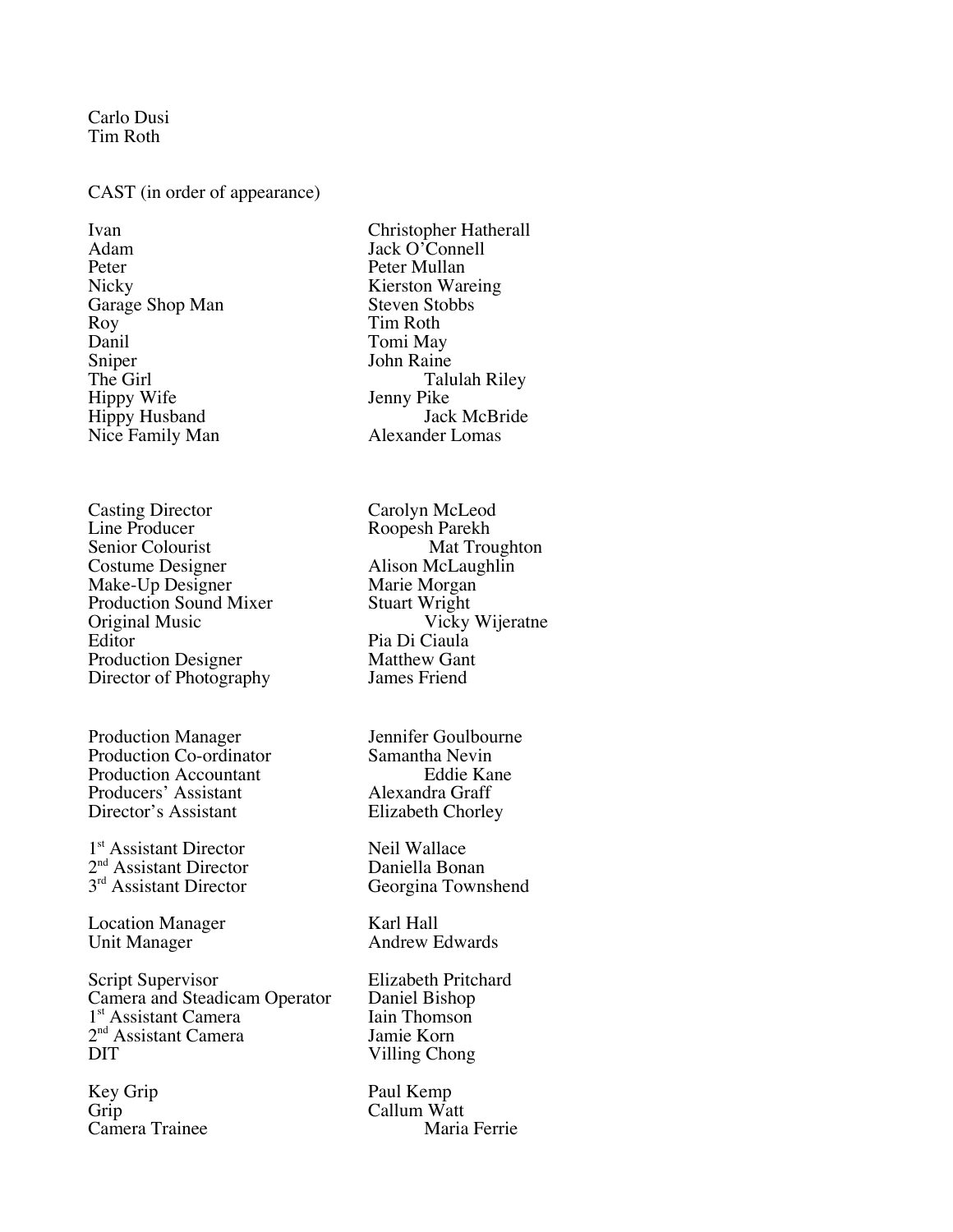Gaffer Adam Slater<br>Best Boy James Bridge Generator Operator/Electrician<br>Electricians

Trainee Spark

Boom Operator Alessandro Pascale Art Director Mickaela Trodden<br>Buyer / Props Jonathan Tolson Standby Art Director Robert Treen<br>Art Department Assistant Claire Guest Art Department Assistant Claire Guest<br>
Prop Maker Pete Young Prop Maker<br>Storvboard Artist Pete Young<br>Rebecca Jenkinson Storyboard Artist

Costume Supervisor<br>
Costume Assistants<br>
Costume Assistants<br>
Cucy Grant Costume Assistants

Make-Up Supervisor Jenny Robson<br>
Make-Up Artist Amy P

Stunt Co-ordinator Peter Pedrero<br>
Stunt Performers Russell MacL

Special Effects Supervisor<br>
Senior Special FX Technician<br>
Tony Auger Senior Special FX Technician

Assistant to Mr. Roth Caroline Lawrence Assistant to Mr. O'Connell Elizabeth Chorley and Ms. Riley

Stand Ins for Mr Roth Karim Abbas

Stand In for Mr O'Connell

Floor Runners David Jones

Base Runner Chris Andrew Production Runners Bryony Newman

James Bridger<br>Kilian Drury John Malaney Robert Gowling Jenni Suitiala Rigger Fred Foster<br>Trainee Spark Fred Foster<br>Missagh Reza Jonathan Tolson Karen Lacey

Kate Eccles Laura Jane Aitman

Amy Pilkington

Russell MacLeod Kim McGarrity Ian Pead

Lead Armourer Matthew Strange<br>Armourer Clive Wells Clive Wells

Dean Robson<br>Niki Lee Dryden

Mark Dryden Amy Swan

Runners Nic Pringle Tom Maughan Jodie Canwell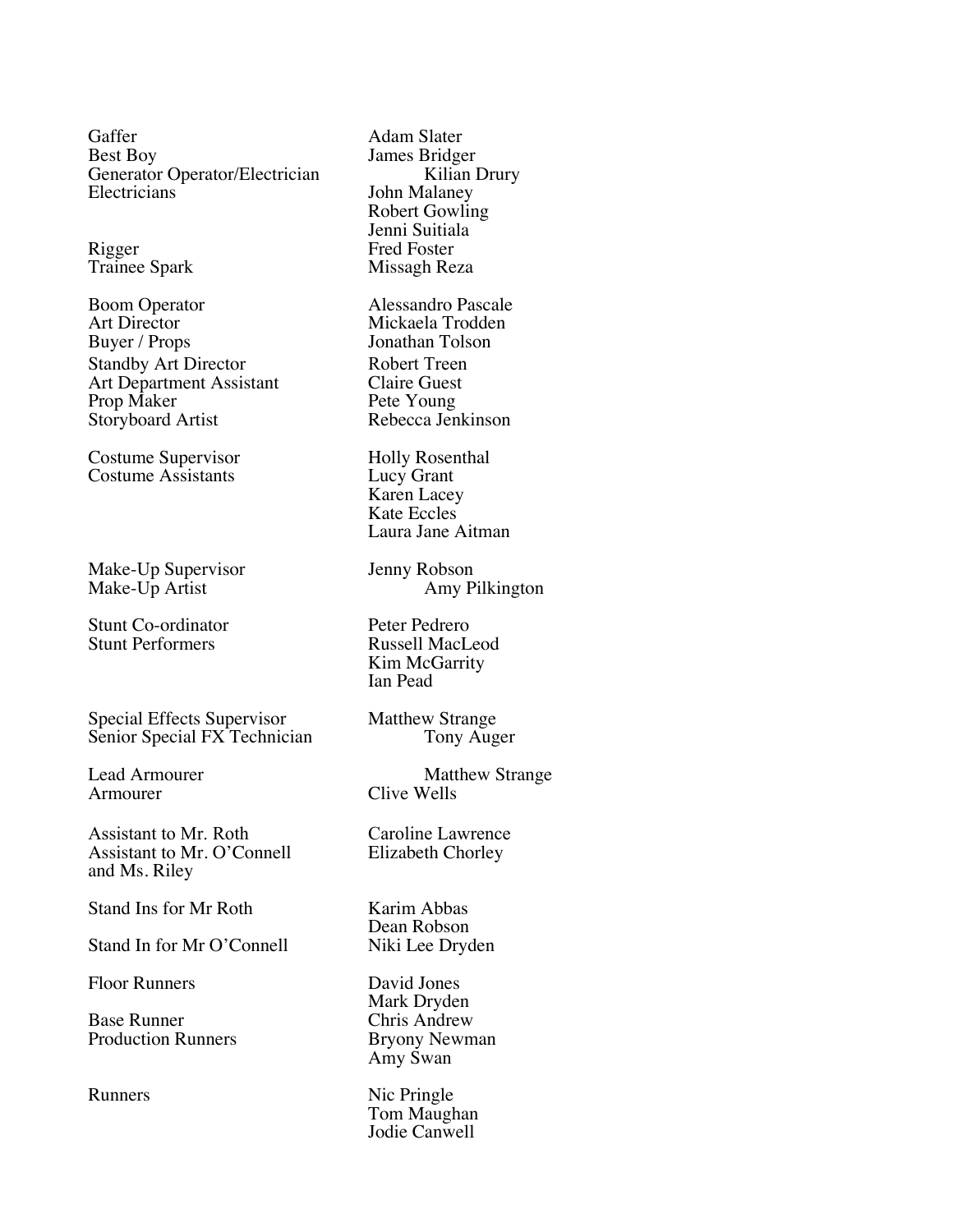Transport Captain Jimmy Knights Mr. Roth's Driver<br>
Mr. Viveiros' Driver<br>
Craig Atherton Mr. Viveiros' Driver<br>Runner/Drivers

Unit Stills Photographer<br>
Additional Stills Photography<br>
Andrew Binns Additional Stills Photography

Making-Of Documentary Yacine Helali

Catering Location Catering Ray Henderson

Chris Cott

David Jones John Murphy Carl Hannon

Paul Knowles

Stephen Lee

Tony Colclough Nathan Colclough

Tom Finch<br>Jack Sands

Jon Scaife

Stephen Lee

Gordon McMillian

Gerry Maguire

Facilities Up and Running

Second Unit Director of Photography<br>
1<sup>st</sup> Assistant Camera<br>
1<sup>st</sup> Assistant Camera<br>
1 1<sup>st</sup> Assistant Camera

 $2<sup>nd</sup>$  Assistant Camera

DIT Paul Dingwall<br>Sound Mixer Stephen Lee

Pick-Ups Production Manager Karl Hall Director of Photography Carl Summerscales Focus Puller Dan Roberts Art Department Assistant Nic Pringle Grip Guy Elliot Smith DIT Michel Pentney

Extras Casting Rob Earnshaw Corrina Bonicelli Camilla Fox Langley

Post Production Supervisor Jackie Vance Post Production Producer Carlo Dusi<br>
Assistant Editors Stephen He

Business Affairs – Met Film Post J. Stuart Thomson<br>Sound Designer & Re-Recording Vincent Watts Sound Designer  $&$  Re-Recording Mixer<br>Foley & ADR

Stephen Hedley George Adams

Stephen Goldsmith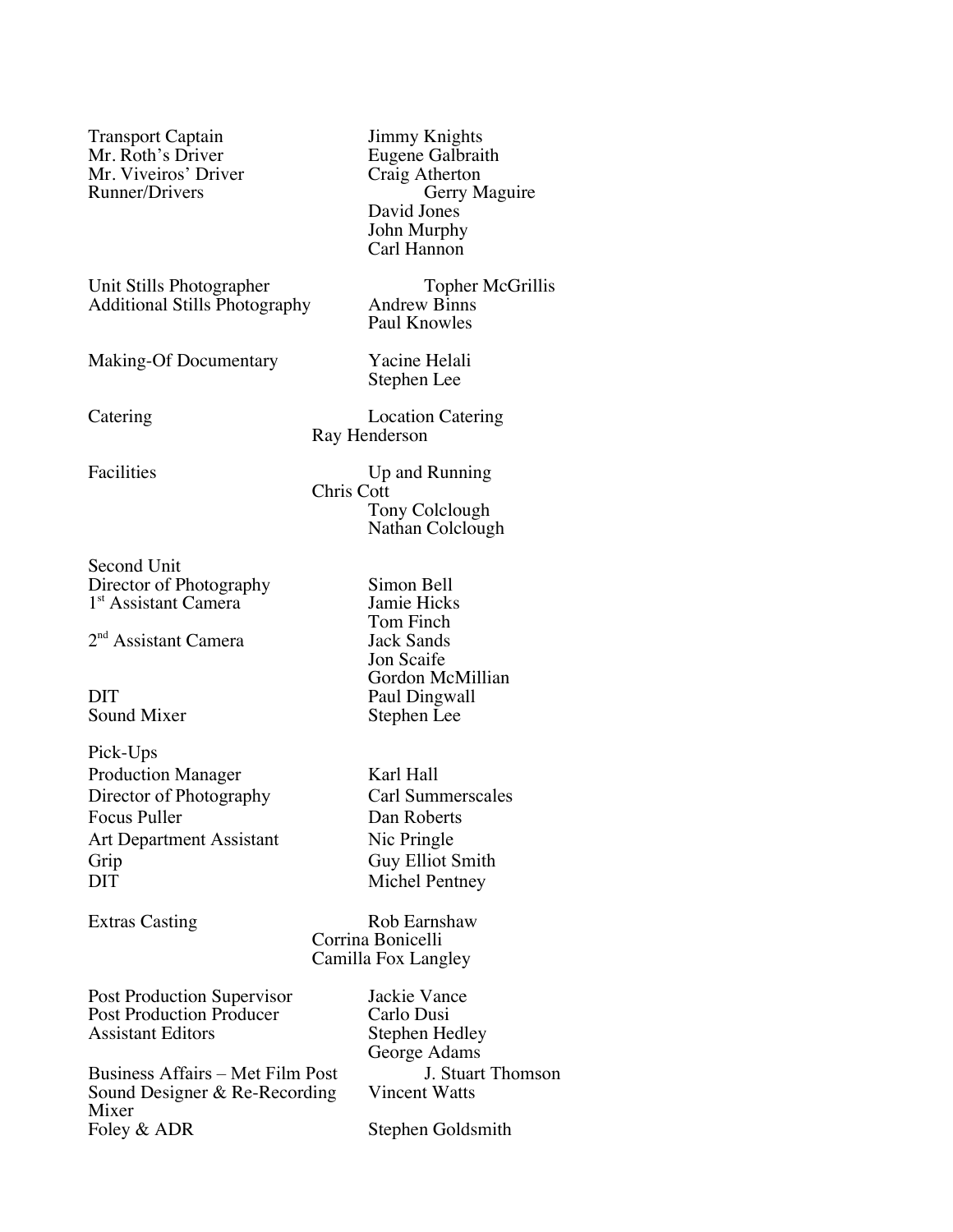| <b>Visual Effects</b>                                                                                    | Dan Chisholm                                        |
|----------------------------------------------------------------------------------------------------------|-----------------------------------------------------|
| <b>Assistant Online Editor</b>                                                                           | Peter Appleyard                                     |
| Titles Design                                                                                            | Phillip Leggett                                     |
| Music Supervisor                                                                                         | Rupert Hollier                                      |
| Score Mixer<br>Strings arranged & performed by<br>'Adam's Theme'<br>Live drums arranged $&$ performed by | <b>Jim Carey</b><br>Jonathan Chan<br>Ryan Barkataki |
| Promo Editor                                                                                             | Oliver Parker                                       |
| Script Clearance Research                                                                                | IndieClear Kevin Hind                               |

Post Production Script<br>
Delivery Consultants<br>
Schedule 2 Delivery Consultants

Script Clearance Research IndieClear, Kevin Hindley<br>Post Production Script Sapex Scripts

"UNA ROTUNDA DEL MARE" Performed by Fred Bongusto Composed by Franco Migliacci 1985 Dischi Ricordi Milano / Sony BMG Music Entertainment

"WE ON FIRE" Performed by Configa (Featuring Jaz Kahina)

"BACK 2 BASICS" Performed by Configa (Featuring John Graham)

"ISLAND SONG" Written by Meghan Remy / U.S. GIRLS Released by KRAAK Records / Tommy De Nys (www.kraak.net)

"SUICIDEESQUE" Written and performed by Erisian

"BABY LIFE'S TOO SHORT" Written and performed by Dirty Hands Dirty Hands is J. Ryan, J. Hardy, L. Mangion, L. Bonner and P. Huth Future London Underground / Hotter Than a Kiss Recordings

"ADIOS MY AMORE" Performed by Ernesto Lecuona and the Lecuona Cuban Boys Written by Ernesto Lecuona C 1929 by Peer International Corp/Peermusic (UK) Ltd

"MAMBO #8" Performed by Perez Prado and his Orchestra Written by Perez Prado © 1950 by Editorial Mexicana de Musica Internacional, S.A. / Latin-America Music Publishing Co Ltd

"CAO CAO MANI PICAO" Performed by Celia Cruz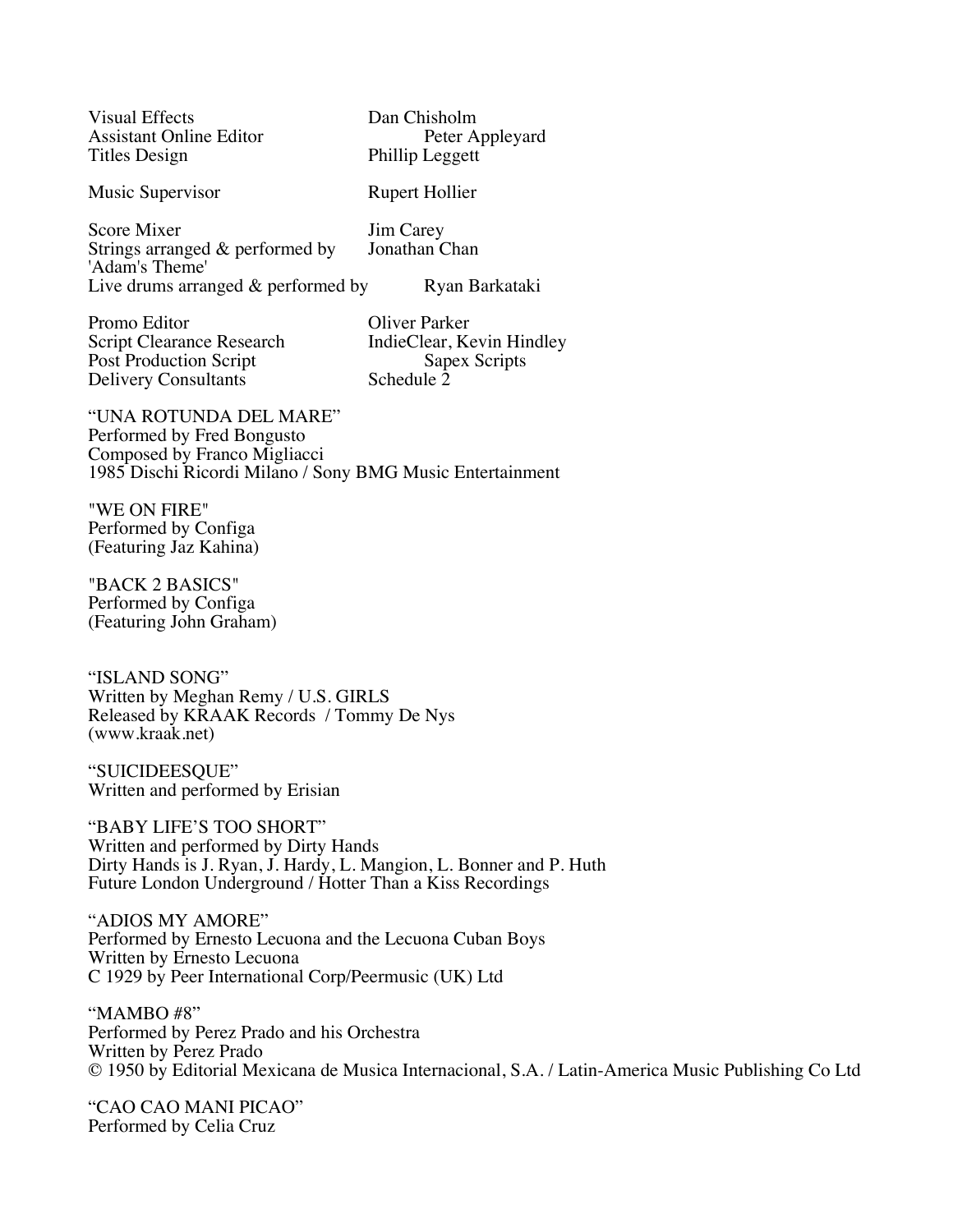Written by Jose Carbó Menéndez © 1951 by Southern Music Pub Co Inc/Peermusic (UK) Ltd

"CANON in D" Performed by the Graunke Symphony Orchestra (now the Munich Symphony Orchestra) Johann Pachelbel

"RAGE"® © 2011 id Software LLC, a ZeniMax Media company. All Rights Reserved.

Production Insurance by Media Insurance Brokers Limited

RED MX Camera System Supplied by One Stop Films Limited Camera System & Lenses Supplied by Provision Limited Grip Equipment Supplied by One Stop Films Lighting Supplied by Provision Limited

#### Special thanks to

The European Regional Development Fund Solutions For Business Northern Film & Media Northstar Ventures One North East Red Europe Ltd Brownian Motion Bethesda Softworks Europe Grand Central Trains East Coast Trains Berghaus The Surtees Hotel Wilson Gibb Management Chupa Chups Fruitella Perfetti Van Melle The Brand Placement Agency Ipswich Suffolk Events Northern Prop Hire Addington Motors Vision Motor Services The Guardian Thingmaker Siesta Dermalogica M.A.C. English Heritage National Trust Sarah Eastel Locations Ray Marston Wig Studio